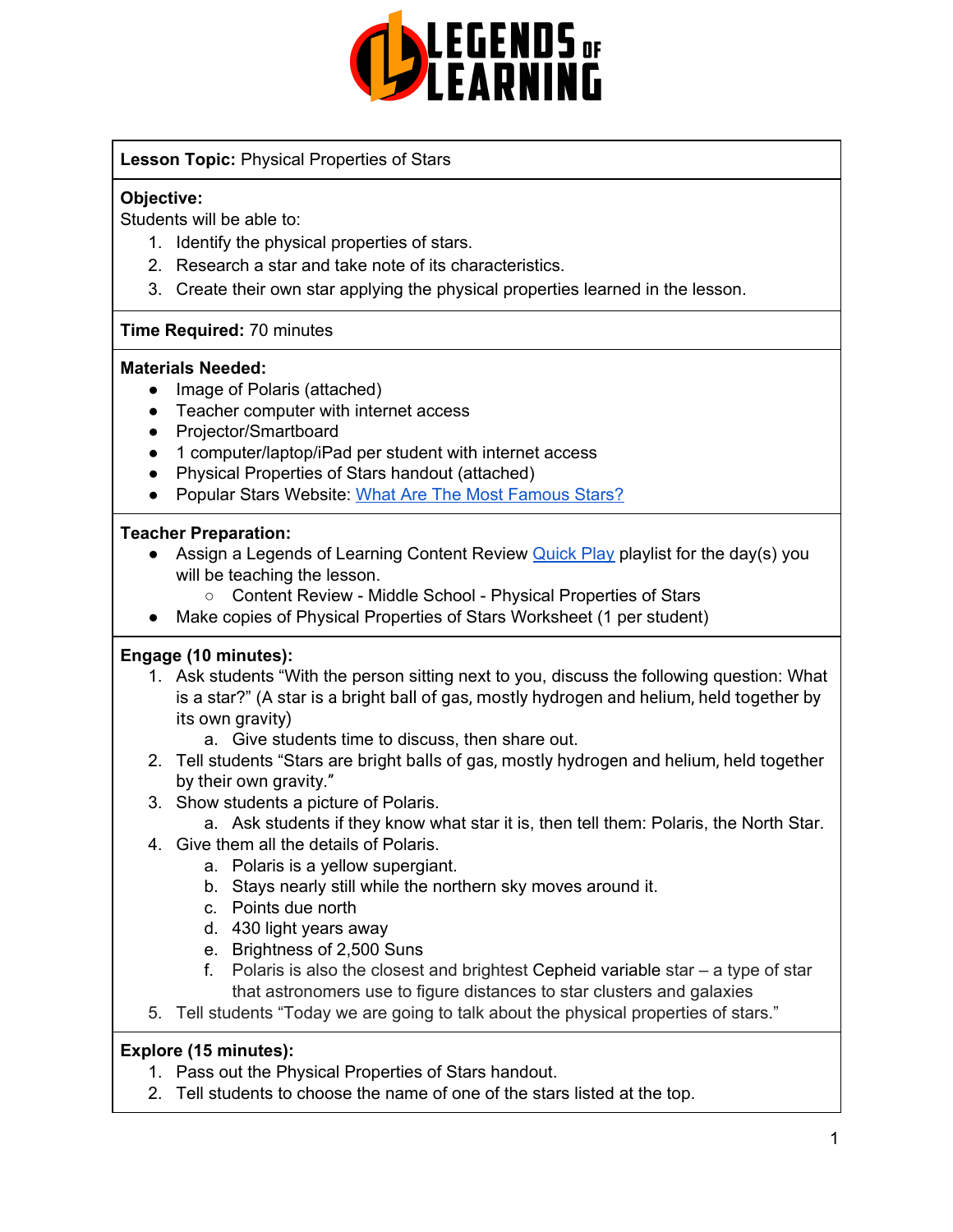

- 3. Students should do some preliminary research about the star and take notes about the star in their notebook. Students can use this website for their research: [What](https://www.universetoday.com/45775/famous-stars/) Are The Most [Famous](https://www.universetoday.com/45775/famous-stars/) Stars?
- 4. Tell students "Take note of similar vocabulary you read about. Write down facts and bits of information you find interesting in your notebook."
- 5. Give students time to research.
- 6. Then, have students share out what they learned in small groups.
	- a. Encourage students to compare and contrast their stars.

### **Explain (20 minutes):**

- 1. Tell students, "Stars incredible because they are light years away from Earth, but yet we can still see their brightness every clear night. All stars have certain properties, or characteristics, that we are going to talk about today."
	- a. First, let's write down some vocabulary."
		- i. Brightness the amount of light the star radiates (luminosity) taking into account its size and distance from Earth (magnitude)
		- ii. Color the star's color is based on surface temperature: cooler stars are redder, hotter stars are bluer, mid range temperatures are white or yellow.
		- iii. Surface Temperature measured on the Kelvin scale, the coolest reddest stars are around 2,500 K while the hottest stars can reach 50,000 K (The Sun is about 5,500 K)
		- iv. Mass measured in terms of the Sun, called Solar mass. If a star is larger than our Sun, it might have a mass of 7.5 solar masses.
		- v. Size measured by the Sun's radius (1 solar radii is the same size as the sun).
- 2. Go through the Properties of Stars Chart with students as you explain each one
	- a. Write the information on the board so students can copy it down.
		- i. Protostar how a star begins. It is a bunch of gas that has collapsed from a giant cloud. This phase could last 100,000 years.
		- ii. Main Sequence Star Most stars in our galaxy are main sequence stars, including our Sun. They all convert hydrogen into helium by releasing a lot of energy.
		- iii. Neutron Unlike most stars that become a white dwarf to die, it dies in a supernova explosion and the core that remains is a neutron star. It is made entirely of neutrons.
- 3. Tell students "A few things to keep in mind is that one star's lifetime could be many types of stars and change colors. Over time, a star eventually dies. It may take billions of years, but a star that begins as a dwarf star may change into a supergiant.
	- a. Each star has a unique life cycle and transition to different stars.

## **Elaborate (15 minutes):**

- 1. Tell students "A new star has just been discovered! You have been given the task of finding out all of the information about this new star and reporting back all the details."
	- a. Have students look at their handout and create their own star.
	- b. They get to come up with all of the details.
- 2. Tell students "Even though you get to come up with your own details about this star, it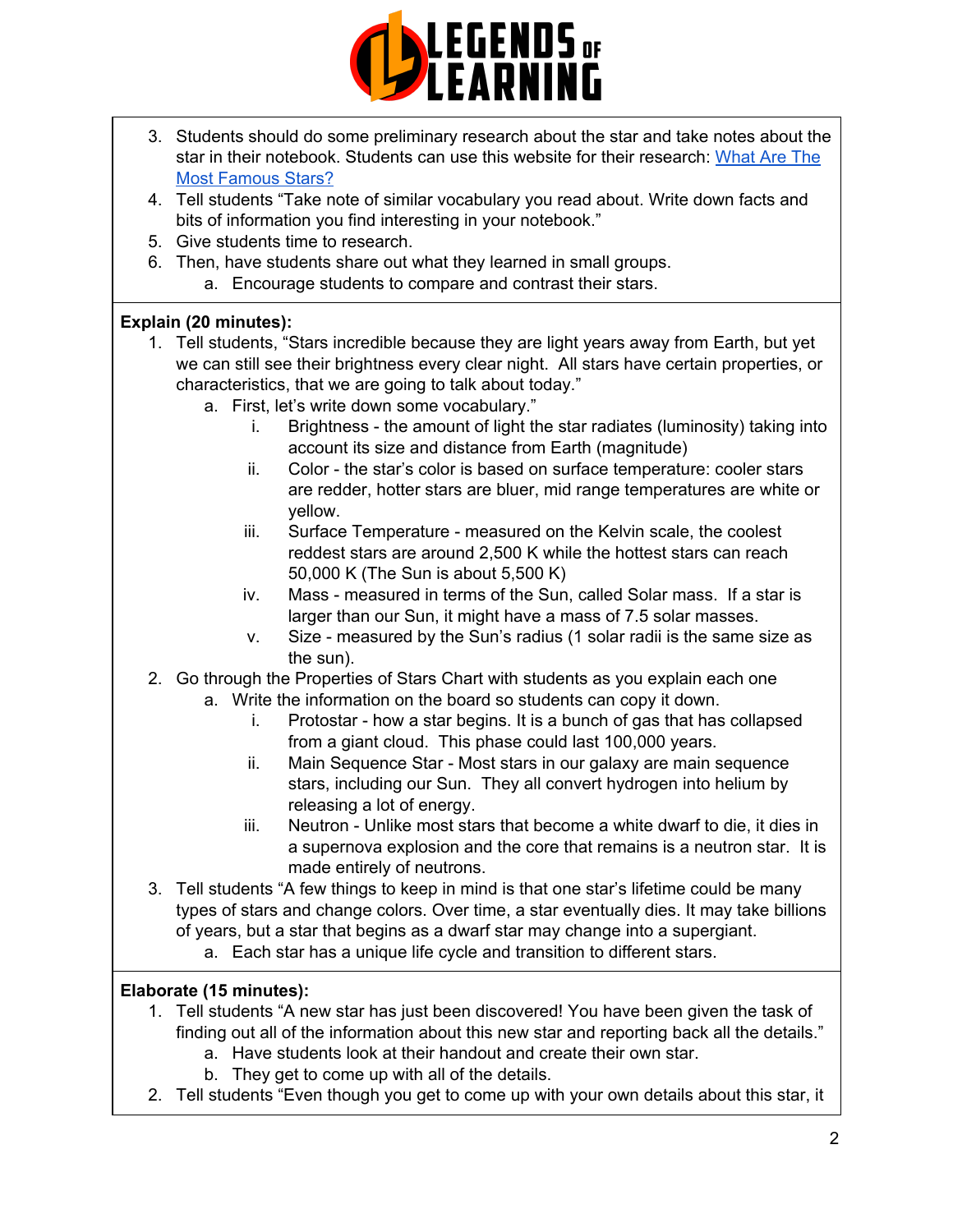

needs to be realistic and follow the guidelines we recorded in our chart. If you decide it is a white dwarf, then your facts should stay consistent with the white dwarf facts."

- 3. Give students time to work on their Star.
- 4. If time allows, let students share their stars with the class.

#### **Evaluate (10 minutes):**

- 1. Have your students sign in to Legends of [Learning](https://intercom.help/legends-of-learning/en/articles/2154920-students-joining-a-playlist). Instruct students to complete the Content Review playlist.
- 2. [Analyze](https://intercom.help/legends-of-learning/en/articles/2154918-tracking-student-progress-and-performance) student results to determine what concepts need to be a focus for reteaching.

#### **Additional Lesson Strategies:**

- To use Legends for additional instruction, create a [custom](https://intercom.help/legends-of-learning/en/articles/2154910-creating-a-playlist) playlist with an [instructional](https://intercom.help/legends-of-learning/en/articles/3505828-types-of-games) [game](https://intercom.help/legends-of-learning/en/articles/3505828-types-of-games) and pre and post [assessment](https://intercom.help/legends-of-learning/en/articles/2154913-adding-assessments-to-a-playlist).
- To use Legends for a quick formative [assessment](https://intercom.help/legends-of-learning/en/articles/2154913-adding-assessments-to-a-playlist), create a 5-question **assessment** in a [playlist](https://intercom.help/legends-of-learning/en/articles/2154910-creating-a-playlist).
- To use Legends for a student-directed experience, create a [targeted](https://intercom.help/legends-of-learning/en/articles/3340814-targeted-freeplay) freeplay playlist.
- Encourage students to play on their own at home in Legends of Learning: [Awakening](https://intercom.help/legends-of-learning/en/articles/2425490-legends-of-learning-awakening) for a student-driven experience including avatars, battling, and quests all centered around topics they are covering in class.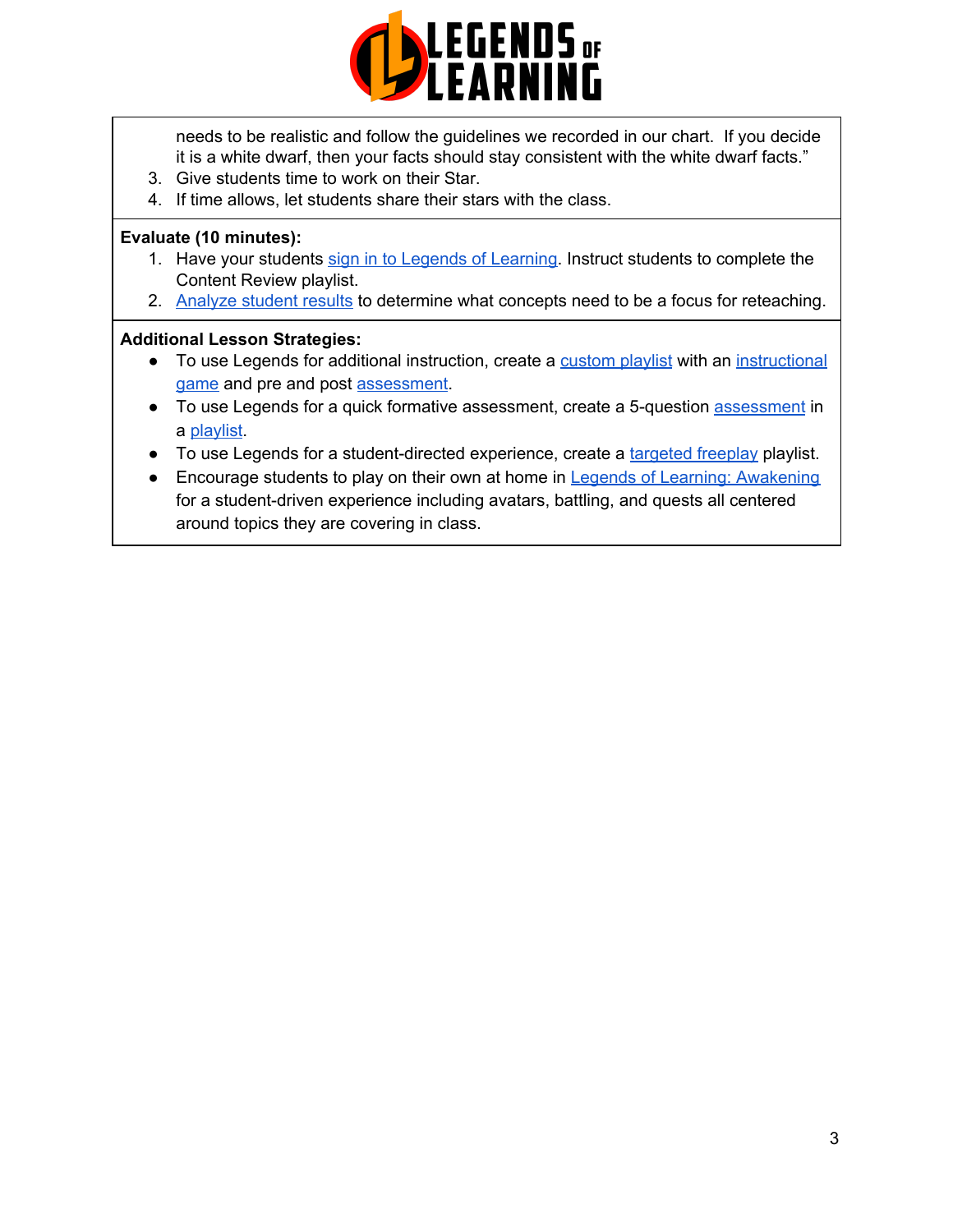

Name: \_\_\_\_\_\_\_\_\_\_\_\_\_\_\_\_\_\_\_\_\_\_

# **Physical Properties of Stars**

Circle the star you choose to research. Take notes in your notebook.

## **Popular Stars**

- Sirius
- Betelgeuse
- Arcturus
- Rigel
- Altair
- Vega
- Canopus
- Deneb
- Antares
- Aldebaran

# **Key Terms**

Brightness -

Color -

Surface Temperature -

Mass -

Size -

Protostar -

Main Sequence Star -

Neutron -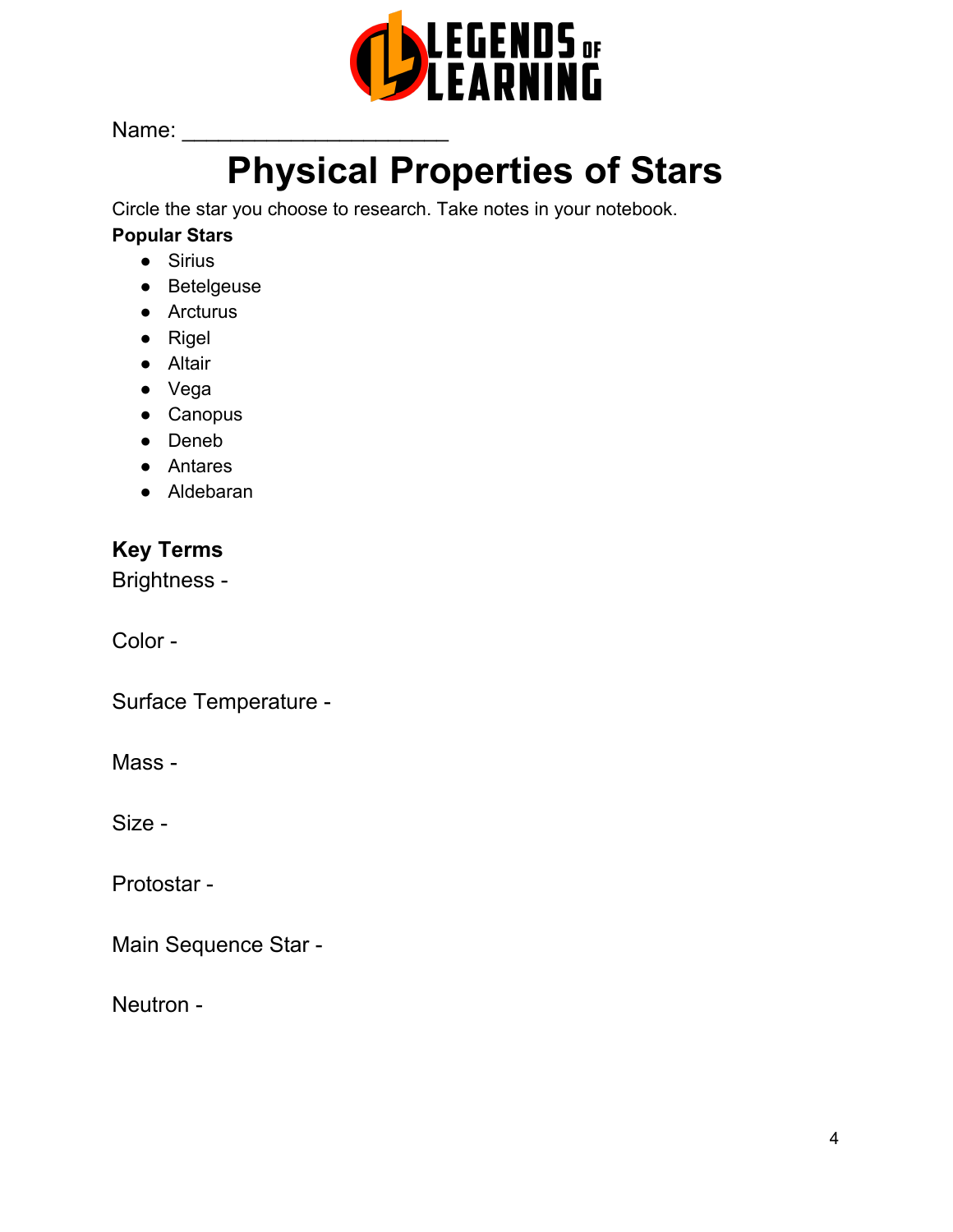

Fill in the table below.

| <b>Star</b><br><b>Type</b>   | <b>Brightness</b> | Color | <b>Surface</b><br><b>Temperature</b> | <b>Mass</b> | <b>Size</b> |
|------------------------------|-------------------|-------|--------------------------------------|-------------|-------------|
| <b>T Tauri</b>               |                   |       |                                      |             |             |
| <b>Red</b><br><b>Giant</b>   |                   |       |                                      |             |             |
| <b>White</b><br><b>Dwarf</b> |                   |       |                                      |             |             |
| <b>Red</b><br><b>Dwarf</b>   |                   |       |                                      |             |             |
| <b>Supergiant</b>            |                   |       |                                      |             |             |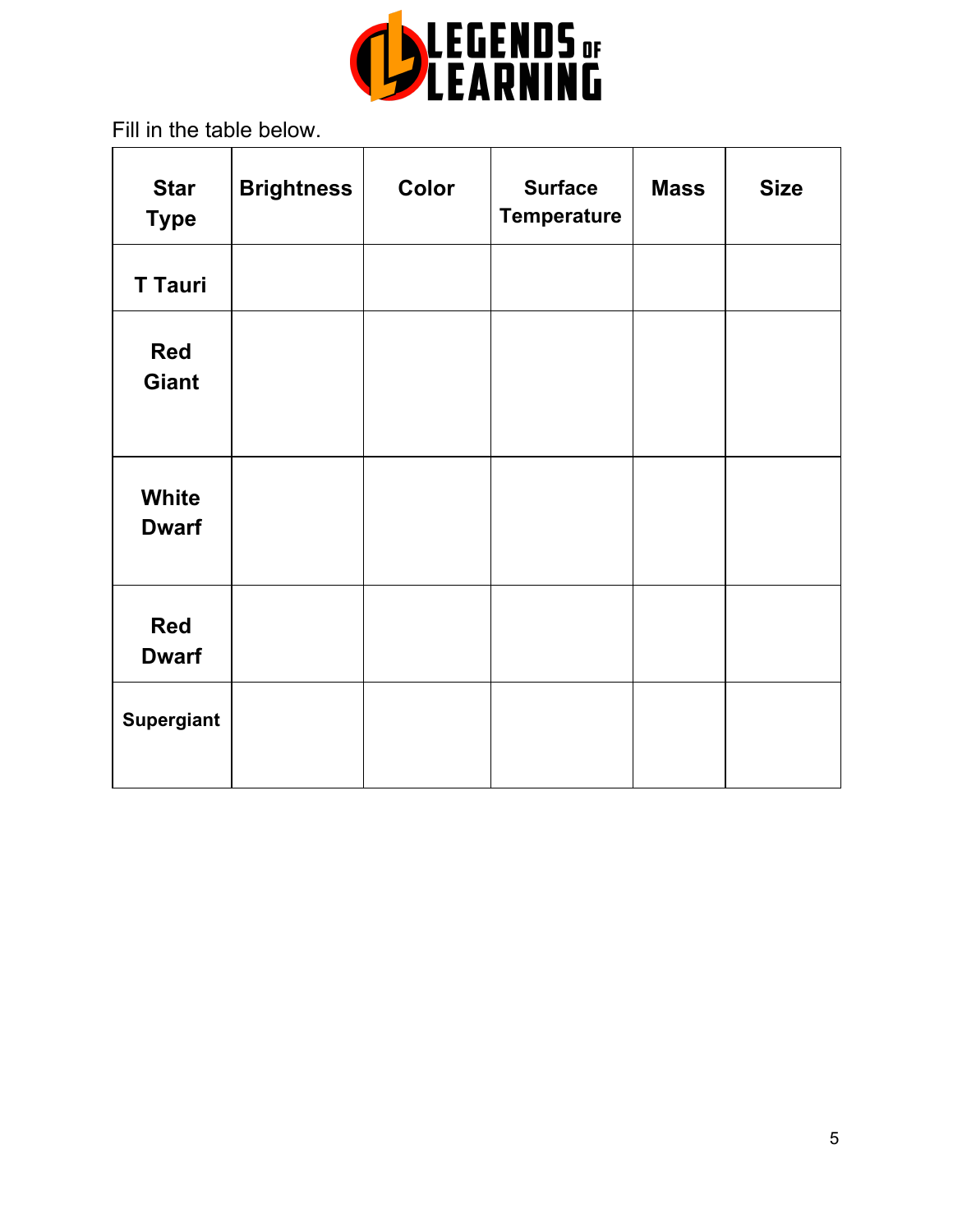

# **Star Discovery**

A new star has just been discovered! You have been given the task of finding out all of the information about this new star and reporting back all the details.

| Type of<br><b>Star</b> | <b>Brightness</b> | Color | <b>Surface</b><br><b>Temperature</b> | <b>Mass</b> | <b>Size</b> |
|------------------------|-------------------|-------|--------------------------------------|-------------|-------------|
|                        |                   |       |                                      |             |             |
|                        |                   |       |                                      |             |             |
|                        |                   |       |                                      |             |             |

Draw and color an image of your star in the space below.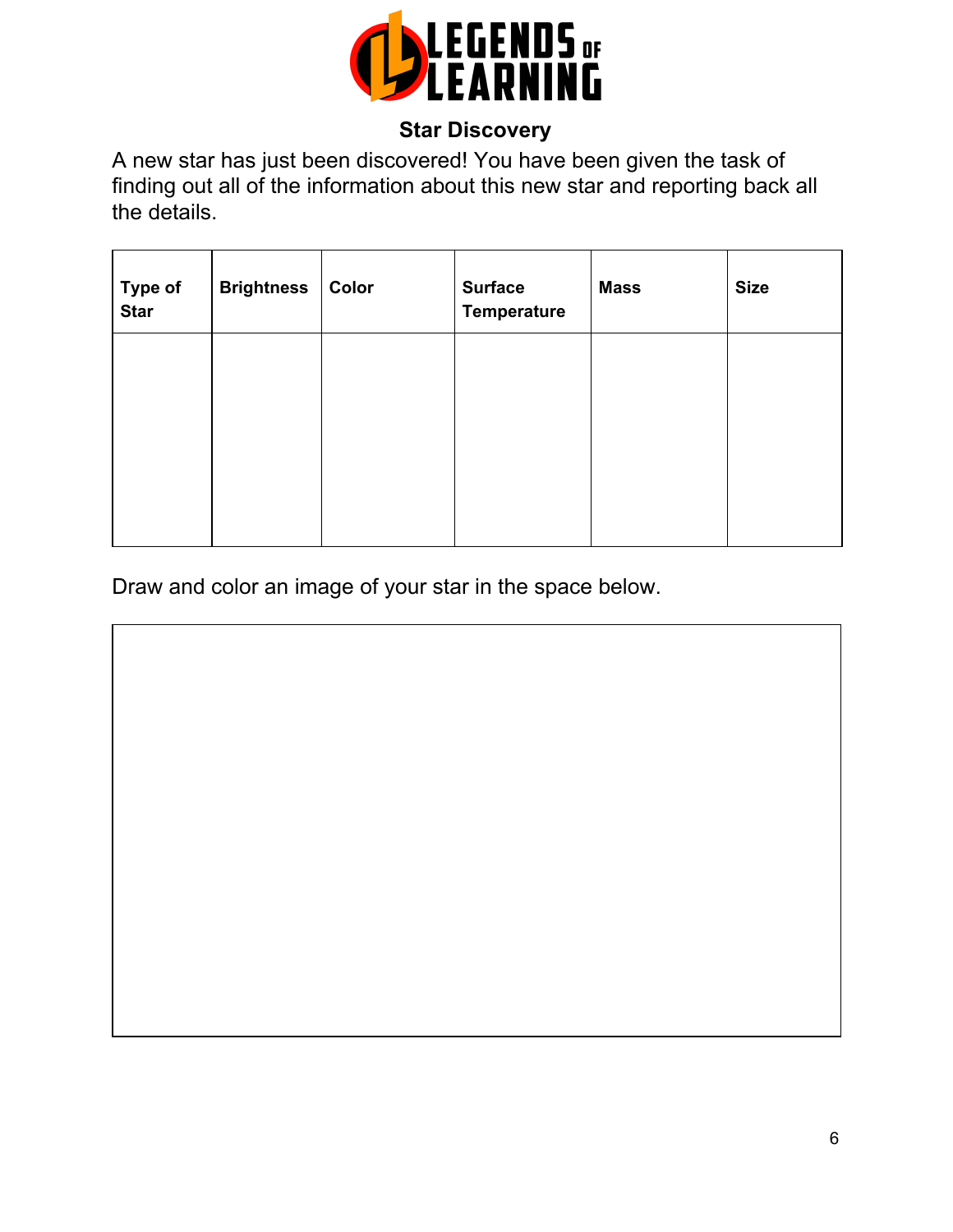

# **Polaris**



Microsoft Commons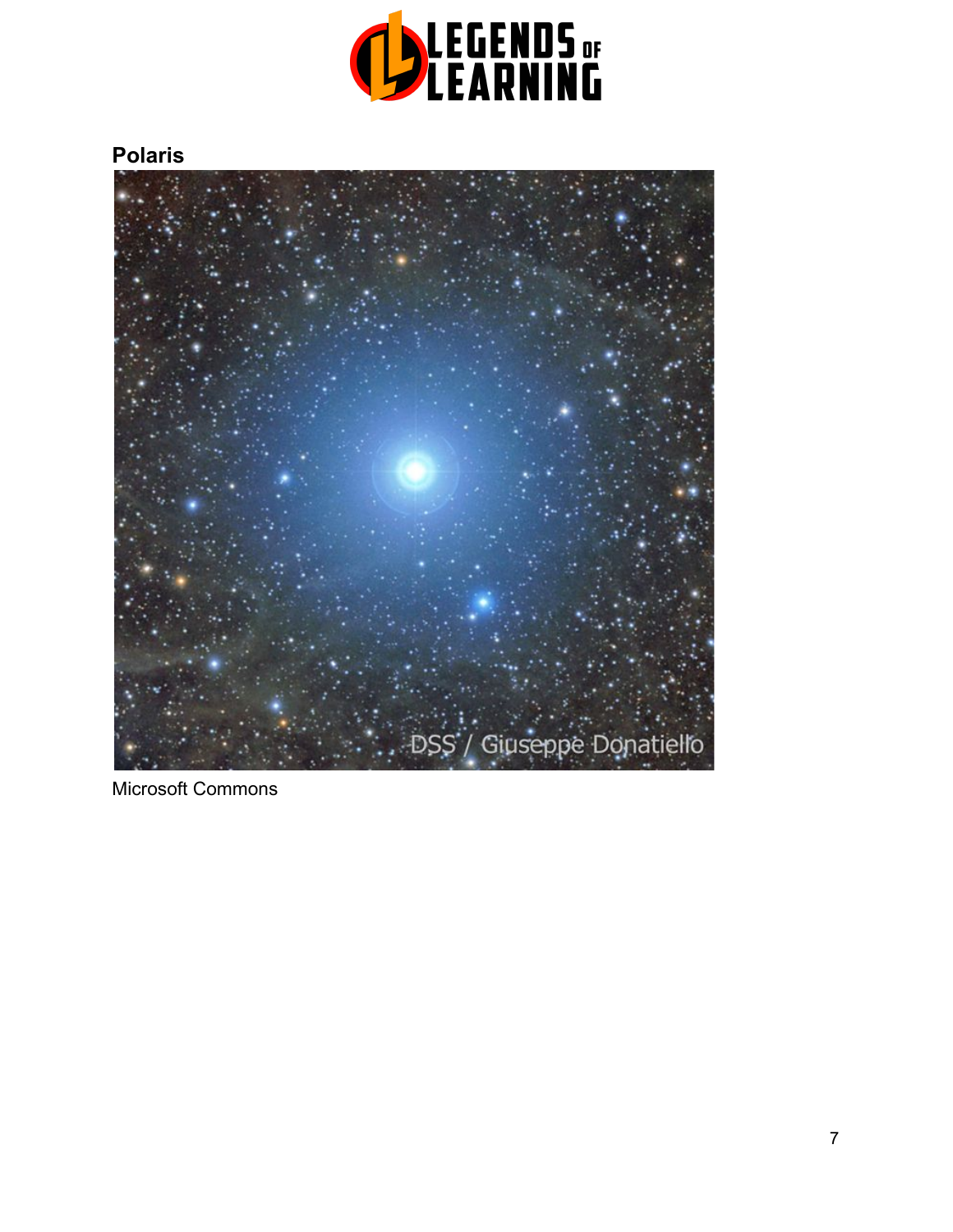

## Name: **KEY**

Circle the star you choose to research. Take notes in your notebook. Answers will vary. Use this [website](https://www.universetoday.com/45775/famous-stars/) as a reference.

## **Popular Stars**

- Sirius
- Betelgeuse
- Arcturus
- Rigel
- Altair
- Vega
- Canopus
- Deneb

.

- Antares
- Aldebaran

Brightness - the amount of light the star radiates (luminosity) taking into account its size and distance from Earth (magnitude).

Color - the star's color is based on surface temperature: cooler stars are redder, hotter stars are bluer, mid range temperatures are white or yellow.

Surface Temperature - measured on the Kelvin scale, the coolest reddest stars are around 2,500 K while the hottest stars can reach 50,000 K (The Sun is about 5,500 K).

Mass - measured in terms of the Sun, called Solar mass. If a star is larger than our Sun, it might have a mass of 7.5 solar masses

Size - measured by the Sun's radius (1 solar radii is the same size as the sun).

Protostar - how a star begins. It is a bunch of gas that has collapsed from a giant cloud. This phase could last 100,000 years.

Main Sequence Star - Most stars in our galaxy are main sequence stars, including our Sun. They all convert hydrogen into helium by releasing a lot of energy.

Neutron - Unlike most stars that become a white dwarf to die, it dies in a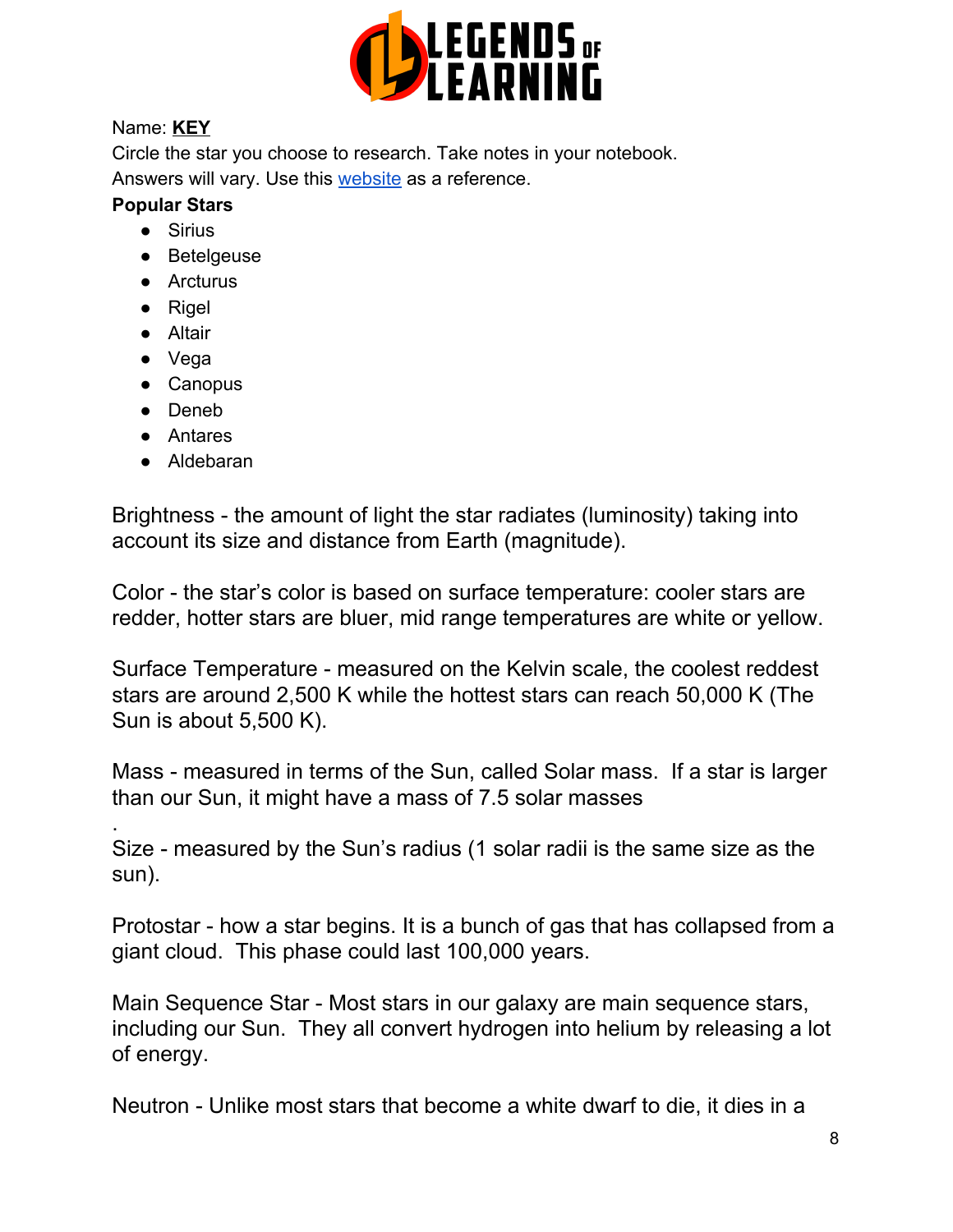

supernova explosion and the core that remains is a neutron star. It is made entirely of neutrons.

| <b>Star</b><br><b>Type</b> | <b>Brightness</b>                                       | Color                                                                      | <b>Surface</b><br><b>Temperature</b>         | <b>Mass</b>                       | <b>Size</b>                                                               |
|----------------------------|---------------------------------------------------------|----------------------------------------------------------------------------|----------------------------------------------|-----------------------------------|---------------------------------------------------------------------------|
| <b>T</b> Tauri             | <b>Bright</b>                                           | Orange to<br>red                                                           | cool                                         | Less<br>than 3<br>solar<br>masses | large                                                                     |
| <b>Red</b><br><b>Giant</b> | Very bright                                             | Reddish/<br>orange                                                         | cool                                         | About 8<br>solar<br>masses        | <b>Extremely</b><br>large<br>(100)<br>times<br>larger<br>than the<br>Sun) |
| White<br><b>Dwarf</b>      | Not very<br>bright<br>(because of<br>its small<br>size) | White, but<br>changes<br>throughout<br>its life to<br>blue and<br>then red | Hot, but<br>cools<br>throughout<br>its life. | 1.2<br>solar<br>masses            | Relative<br>to the<br>sun's size                                          |
| <b>Red</b><br><b>Dwarf</b> | Very faint                                              | red                                                                        | cool                                         | $0.08 - 0.$<br>6 solar<br>mass    | small                                                                     |